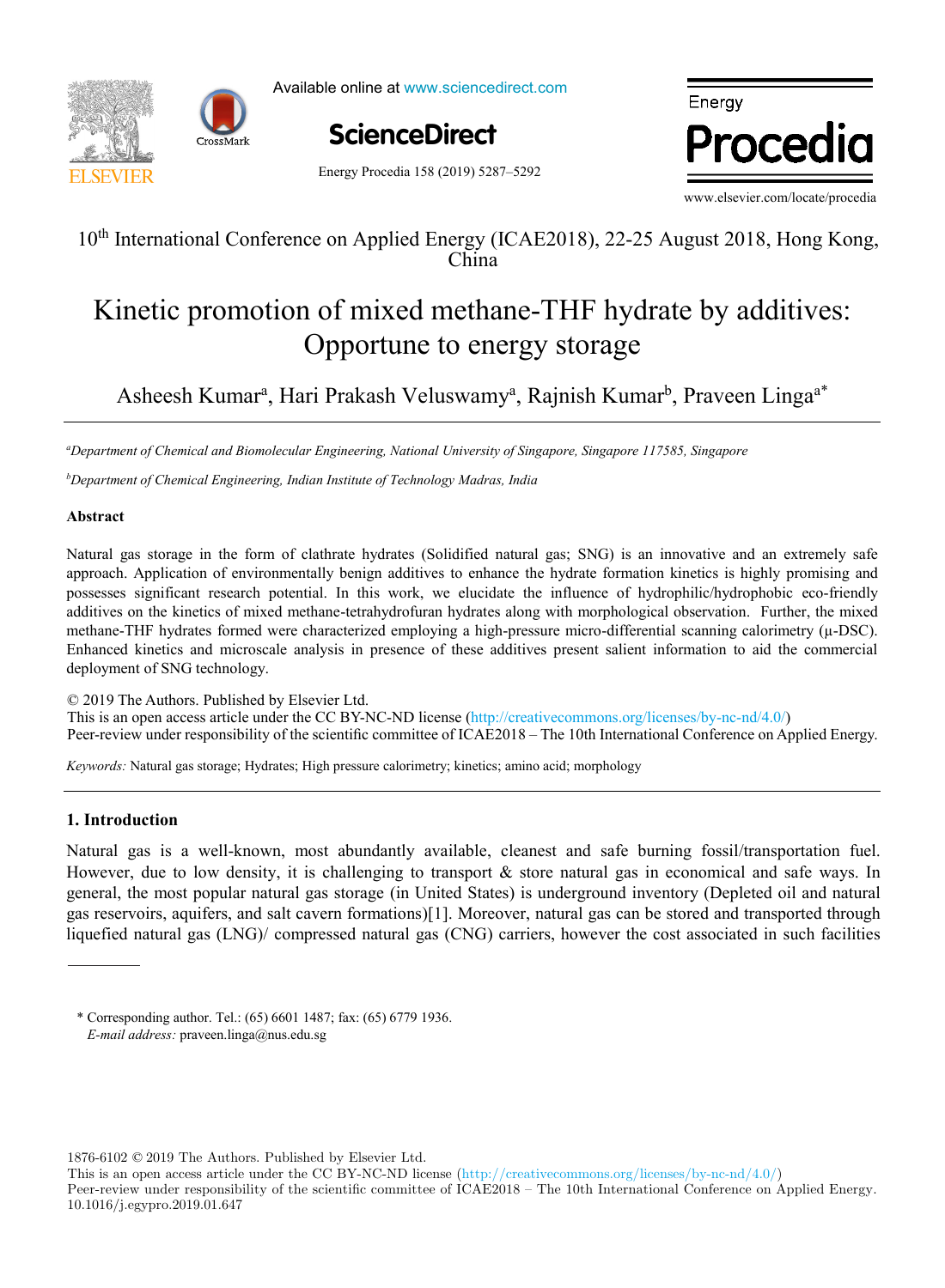make them un-economical. Transportation through pipelines is also impractical across oceans and highly uneconomical. In this direction, solidified natural gas (SNG) in the form of clathrate hydrates is considered as one of the most feasible options for large-scale natural gas storage/transportation [2-8]. Clathrate hydrates or gas hydrates are non-stoichiometric crystalline compounds formed by guest gas/liquid molecules and host water molecules at a suitable pressure and temperature conditions [9-11]. Over the past few decades, clathrate hydrates have also been researched for several other potential technological applications such as gas separations, carbon dioxide capture/sequestration[12-14], hydrogen storage[15] and seawater desalination[16].

Major benefits associated with SNG technology are (i) environmentally benign; (ii) high storage capacity; (iii) moderate storage conditions (iv) highly compact mode of storage; (v) extremely safe mode of storage (non-explosive nature). Despite of these benefits, there are some major challenges associated with SNG technology: (i) slow rate of hydrate formation; (ii) high pressure and low temperature requirements; and (iii) hydrate instability (sI hydrate) at moderate conditions. To overcome these challenges, we recently reported a rapid formation of mixed methane (CH4)-Tetrahydrofuran (THF) hydrate (sII hydrate) with high thermodynamic stability. We established that THF acts as both thermodynamic as well as kinetic promoter to form hydrates quickly in a simple unstirred reactor (UTR) configuration [8, 17]. In this work, we study the influence of hydrophilic/hydrophobic environmentally benign additives (amino acids, L-Arginine and L-leucine) on the kinetics of mixed CH4-THF hydrate formation along with the morphological observation at moderate temperature  $(\sim 20$  °C). Amino acids have been demonstrated as promoters for pure methane hydrate formation (sI hydrate) in few studies [18, 19] however; there is no data available in open literature for the influence of amino acid on mixed CH4-THF hydrate formation (sII hydrate). Moreover, employing high-pressure micro-differential scanning calorimetry  $(\mu$ -DSC), we characterize the hydrates formed.

|            | Nomenclature           |      |                                                    |  |  |
|------------|------------------------|------|----------------------------------------------------|--|--|
| <b>THF</b> | Tetrahydrofuran        | sII  | Structures II hydrate                              |  |  |
| <b>UTR</b> | Unstirred tank reactor | SNG. | Solidified natural gas                             |  |  |
| sI         | Structures I hydrate   |      | $\mu$ -DSC Micro-differential scanning calorimetry |  |  |

### **2. Experimental Section**

Methane gas (99.9% purity) purchased from Air Liquide Singapore Pte Ltd. was used for all experiments. Amino acids, L-arginine (reagent grade, ≥98%) and L-leucine (reagent grade, ≥98%) was purchased from Sigma-Aldrich. Tetrahydrofuran (THF) of 99.99% purity was purchased from Fisher Chemicals. Ultrapure water (from Merck Millipore) was used for all experiments.

A high-pressure micro-differential scanning calorimeter (HP μ-DSC7 from Evo, Setaram Inc.) was used in this study. The details of  $\mu$ -DSC along with the experimental procedure is given elsewhere [17, 20]. Hydrate formation (kinetic) experiments were performed in an unstirred reactor (UTR) configuration. The details of the experimental setup along with the procedure is given in our previous papers [6, 21].

### **3. Results and Discussion**

In this section, results obtained from *in-situ* analysis (Calorimeter) in small scale and the kinetic data from largescale setup are discussed. It has to be noted that the sample size for  $\mu$ -DSC analysis was 120  $\mu$ L and the sample size for kinetic analysis was 32.4 mL.

### *3.1. Calorimetric analysis of mixed hydrates*

Employing high-pressure μ-DSC, we obtained typical thermograms along with heat flow, temperature and pressure profile (Fig.1). Fig. 1a presents the multiple runs of hydrate formation and dissociation thermograms for 0.3wt% L-Arginine-water-5.56 mol% THF system at a constant pressure of 7.2 MPa and various temperatures (Run-1 at -15 C, Run-2 at -10 °C, Run-3 at -5 °C and Run-4 at 2 °C). Fig. 1b shows the pressure profile (constant) during the DSC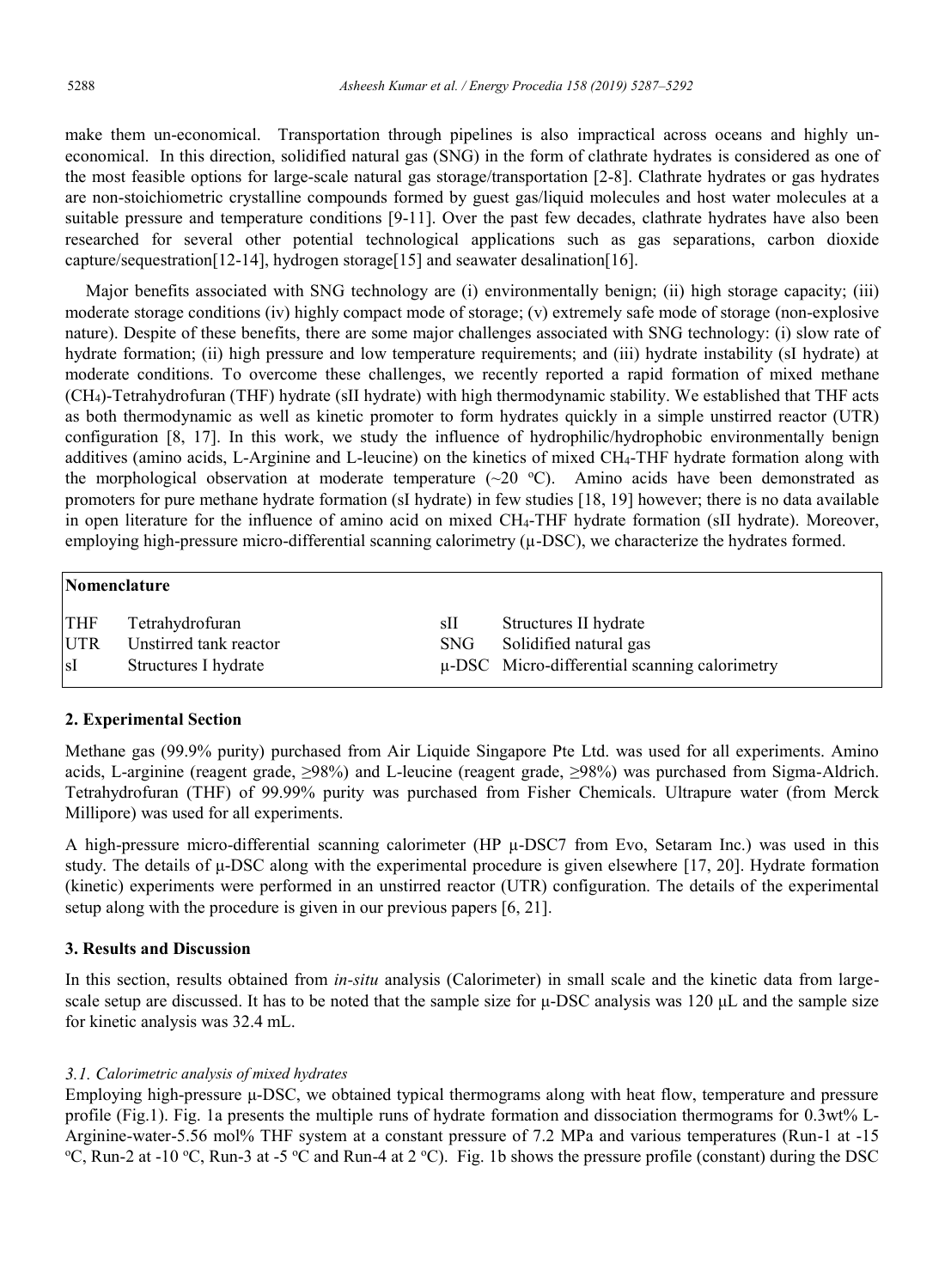runs. Fig.1c presents the extended single formation-dissociation thermograms (Run1), which was obtained using a temperature ramping program. As can be seen from the figure, during cooling step, the exothermic peak at around 0.5 h ( $\sim$ -2 °C) corresponds to the hydrate nucleation and the two endothermic peaks during heating step corresponds to the pure THF hydrate and mixed CH4-THF hydrates. It corroborates well with our previous study performed with water-5.56 mol% THF system without any additive [17, 20]. 5.56 mol% THF is the stoichiometric amount of THF (THF.17H2O) that results in complete occupation of large cages of the resulting sII hydrate. Fig.1d shows the dissociation thermograms obtained from run-4 (temperature Vs heat flow). As can be seen in the fig.1d, hydrate nucleation occurs even during the heating step at  $\sim$  20 °C. (It is noted that sample was cooled up to 2 °C during formation/cooling step). It show cases the promotional effect of Arginine in mixed hydrate nucleation. Further, we present the hydrate dissociation thermograms (Fig.2) to compare the sI (Pure methane hydrate), sII (Pure THF hydrate) and sII (Mixed methane-THF hydrate) formed in presence of 0.3 wt% L-arginine and L-leucine at 10.0 MPa pressure and 2 °C (Note: Pure THF hydrate was formed at atmospheric pressure and -10 °C). Refer our previous publications for hydrate melting temperature (phase equilibria) for sI and sII hydrates presented in fig 2[6, 17, 20].



Fig.1. (a) Typical DSC thermograms of 0.3wt% L-Arginine-water-5.56 mol% THF system along with heat flow and temperature profile for hydrate formation and decomposition using a temperature ramping program, cooling from 25 °C to -15 °C (Run-1), -10 °C (Run-2), -5 °C (Run-3) and 2 °C (Run-4) at 0.5 °C /min and heating to 35 °C at 0.5 °C /min at 7.5 MPa pressure of methane. (b) Presents constant pressure inside the sample cell. (c) Extension for run1 and (d) extension for run4 to show the change in heat flow with respect to temperature during hydrate formation and dissociation step.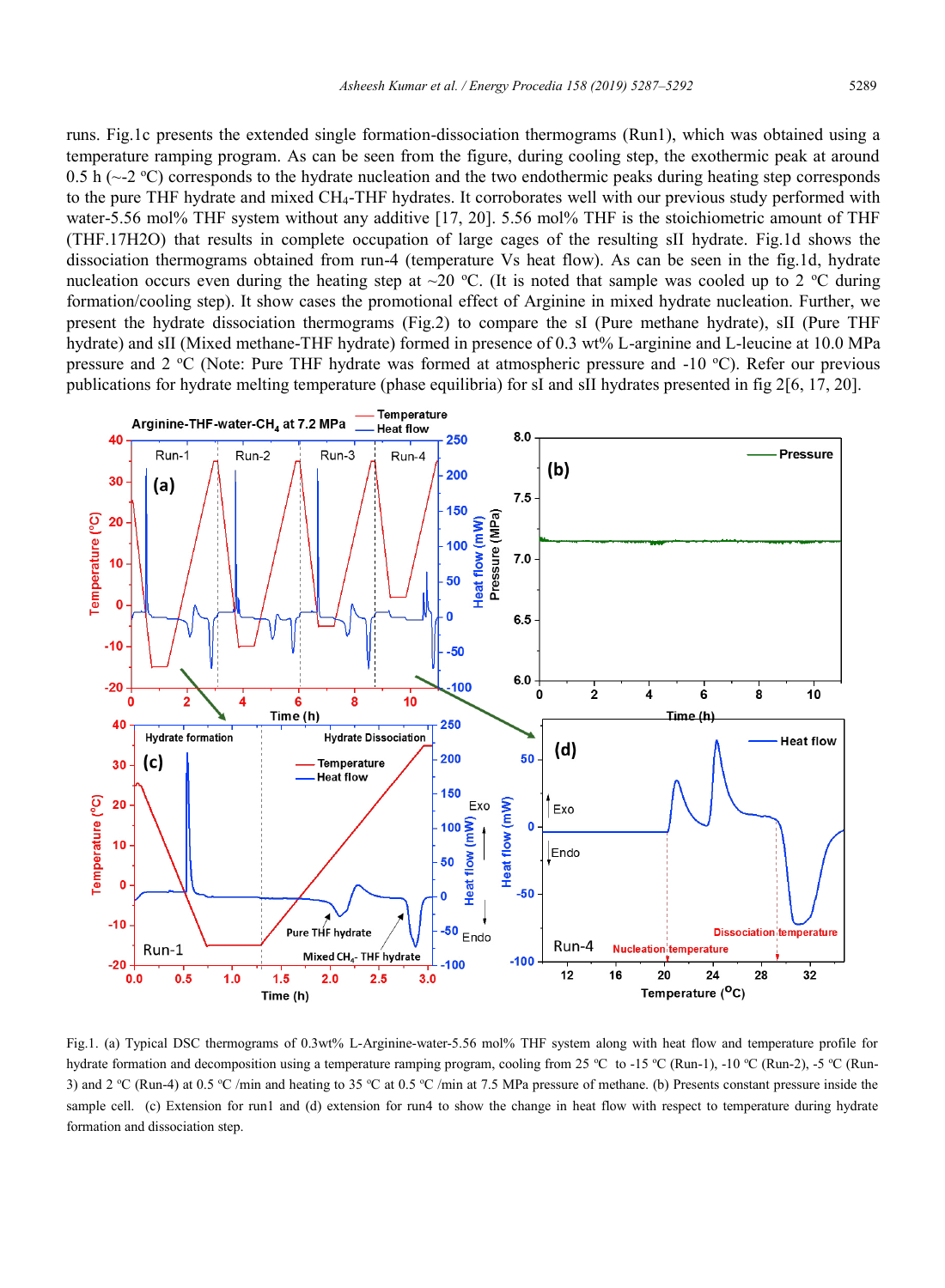

Fig. 2. Comparison of hydrate dissociation thermograms to distinguish the sI (Pure methane hydrate), sII (Pure THF hydrate) and sII (Mixed methane-THF hydrate) formed in presence of 0.3 wt% L-arginine and L-leucine in water at 10.0 MPa pressure and 2 °C (Note: Pure THF hydrate was formed at atmospheric pressure and -10 °C)

#### *3.2. Hydrate formation kinetic analysis*

Further, to understand the effect of Arginine on hydrate formation kinetics, we performed experiments in setup using 32.4 ml of sample solution. Fig. 3 compares the methane uptake profiles obtained in presence/absence of L-Arginine in water-THF (5.56 mol%) solution in an unstirred reactor configuration at 20  $\degree$ C and starting pressure of 7.2 MPa. Time zero corresponds to the nucleation point. As seen in the fig.3, Arginine promotes the hydrate growth significantly. Moreover, as can be seen in the inset figure, hydrates formed in presence of L-Arginine grow in the bulk liquid phase unlike other kinetic promotes (Sodium dodecyl sulfate; SDS) in which hydrate grows along the wall of the reactor[13].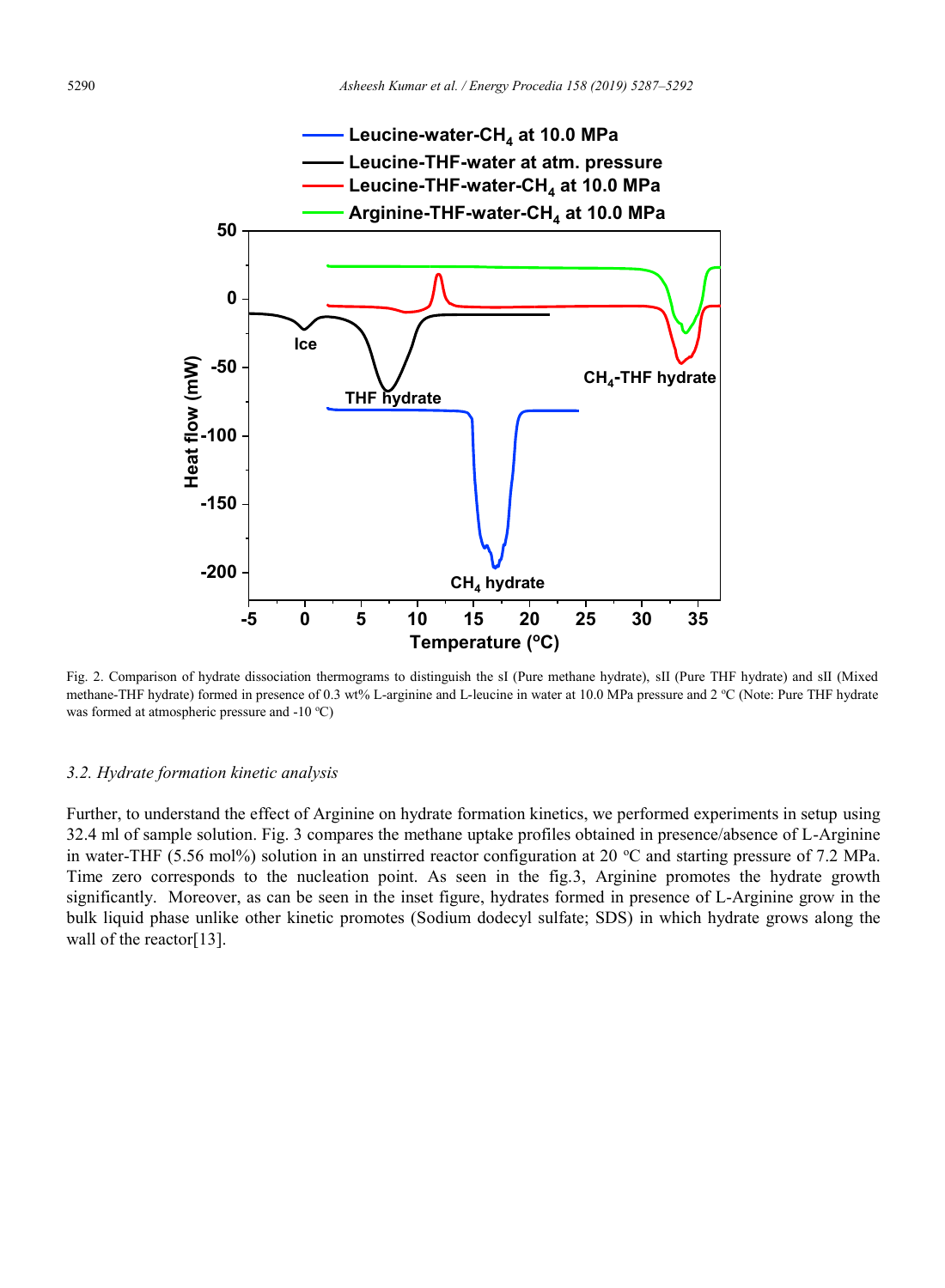

Fig. 3. Comparison of methane uptake profiles during hydrate formation experiments obtained in presence/absence of L-Arginine in water-THF  $(5.56 \text{ mol})$  solution in an unstirred reactor configurations at 20 °C and starting pressure of 7.2 MPa. Time zero corresponds to the nucleation point. Inset figure shows the bulk hydrate formed in presence of L-Arginine.

### **4. Conclusions**

We elucidate the effect of L-Arginine on the formation kinetics of mixed CH<sub>4</sub>-THF hydrate at near ambient temperature condition (20 deg C). We found that Arginine promotes the hydrate growth significantly. Further, we analyze the mixed hydrates employing μ-DSC. The DSC data reveals that the presence of L-Arginine promotes the nucleation but no thermodynamic shift in the dissociation temperature is observed. Further, a detailed assay for the influence of hydrophilic/hydrophobic additives on mixed hydrate is ongoing in our laboratory.

#### **Acknowledgements**

The work was funded in part under the Energy Innovation Research Programme (EIRP, Award No. NRF2015EWTEIRP002-002), administrated by the Energy Market Authority (EMA) of Singapore. The EIRP is a competitive grant call initiative driven by the Energy Innovation Programme Office, and funded by the National Research Foundation (NRF).

## **References**

[1] H.P. Veluswamy, A. Kumar, Y. Seo, J.D. Lee, P. Linga, A review of solidified natural gas (SNG) technology for gas storage via clathrate hydrates, Applied Energy, 216 (2018) 262-285.

[2] J.S. Gudmundsson, Method for production of gas hydrates for transportation and storage, in, US5536893A, 1996.

[3] J. Javanmardi, K. Nasrifar, S.H. Najibi, M. Moshfeghian, Economic evaluation of natural gas hydrate as an